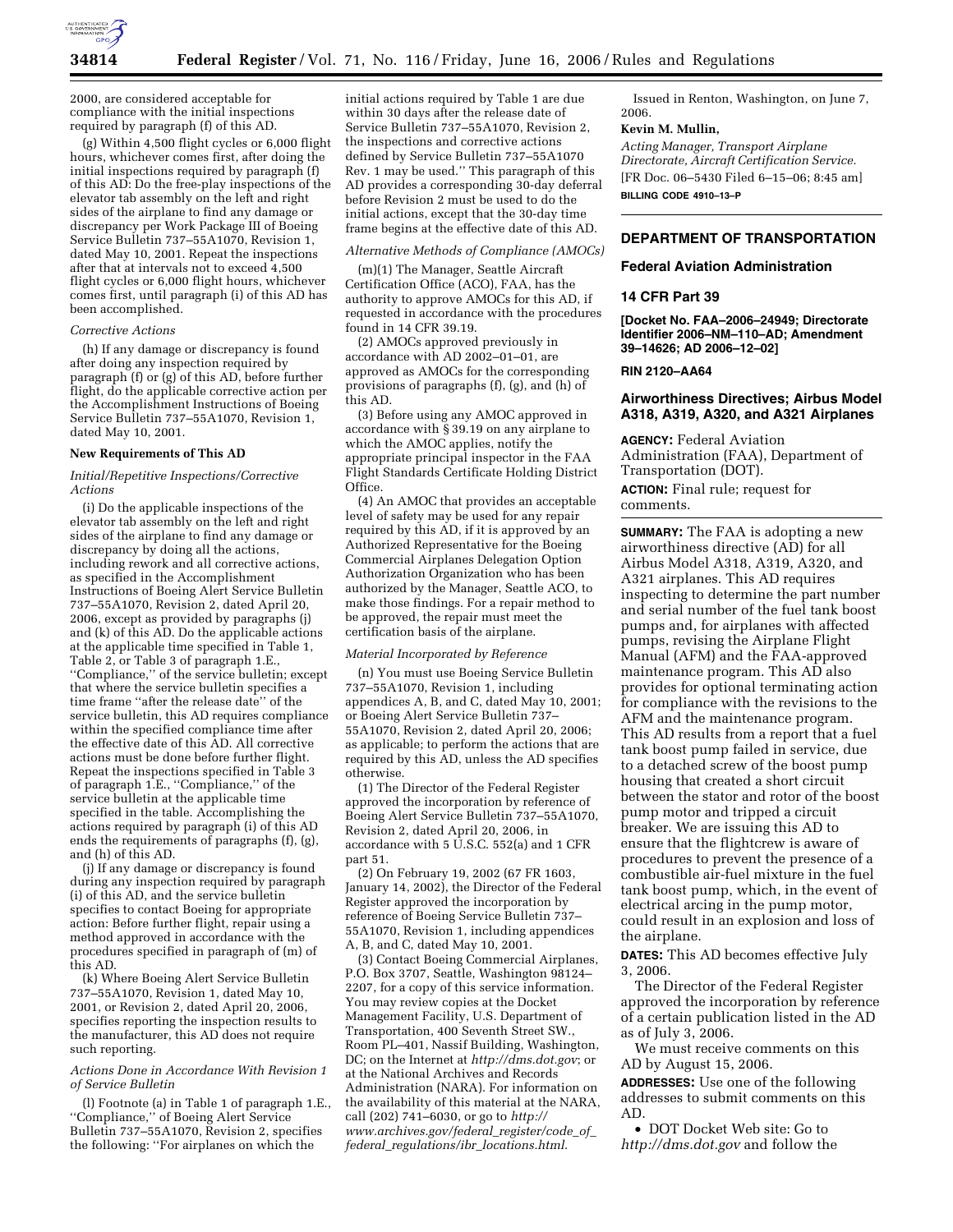instructions for sending your comments electronically.

• Government-wide rulemaking Web site: Go to *http://www.regulations.gov*  and follow the instructions for sending your comments electronically.

• Mail: Docket Management Facility; U.S. Department of Transportation, 400 Seventh Street, SW., Nassif Building, Room PL–401, Washington, DC 20590.

• Fax: (202) 493–2251.

• Hand Delivery: Room PL–401 on the plaza level of the Nassif Building, 400 Seventh Street SW., Washington, DC, between 9 a.m. and 5 p.m., Monday through Friday, except Federal holidays.

Contact Airbus, 1 Rond Point Maurice Bellonte, 31707 Blagnac Cedex, France, for service information identified in this AD.

# **FOR FURTHER INFORMATION CONTACT:** Tim

Dulin, Aerospace Engineer, International Branch, ANM–116, Transport Airplane Directorate, FAA, 1601 Lind Avenue, SW., Renton, Washington 98055–4056; telephone (425) 227–2141; fax (425) 227–1149.

# **SUPPLEMENTARY INFORMATION:**

### **Discussion**

The European Aviation Safety Agency (EASA) notified us that an unsafe condition may exist on certain Airbus Model A318, A319, A320, and A321 airplanes. The EASA advises that an operator reported the failure of a fuel tank boost pump in service. Subsequent investigation revealed that one of two screws that hold the gas return connector to the top of the boost pump housing had become unscrewed. The screw fell into the boost pump motor and created a short circuit between the stator and rotor, which caused a circuit breaker to trip.

It was determined from further investigation that the screw came loose because of an inadequate screw locking mechanism and because the screw had not been tightened to the correct torque value. This failure mode was not identified during the design review conducted by the manufacturer in accordance with Special Federal Aviation Regulation No. 88 (''SFAR 88,'' Amendment 21–78, and subsequent Amendments 21–82 and 21–83). This condition, if not corrected, could lead to a screw becoming detached, which could compromise the integrity of the explosion-proof housing of the boost pump motor and create a potential ignition source. We are issuing this AD to ensure that the flightcrew is aware of procedures to prevent the presence of a combustible air-fuel mixture in the fuel tank boost pump, which, in the event of electrical arcing in the pump motor,

could result in an explosion and loss of the airplane.

# **Relevant Service Information**

Airbus has issued Temporary Revision (TR) 4.03.00/28, dated May 4, 2006. The TR describes a revision to the Airbus A318/A319/A320/A321 AFM. The revision specifies conditions under which the center tank fuel boost pumps must be turned off to ensure that the center tank fuel boost pumps remain immersed in fuel during flight.

The EASA mandated the TR to ensure that the center fuel tank boost pumps are immersed in fuel at all times during flight. The EASA also mandated ''AFM and Airworthiness limitations'' to ensure that the pumps are turned off during refueling and that the pumps are immersed in fuel at all times during ground fuel transfer and defueling. The EASA issued emergency airworthiness directive 2006–0106–E, dated May 2, 2006, to ensure the continued airworthiness of these airplanes in the European Union.

# **FAA's Determination and Requirements of This AD**

These airplane models are manufactured in France and are type certificated for operation in the United States under the provisions of section 21.29 of the Federal Aviation Regulations (14 CFR 21.29) and the applicable bilateral airworthiness agreement. As described in FAA Order 8100.14A, ''Interim Procedures for Working with the European Community on Airworthiness Certification and Continued Airworthiness,'' dated August 12, 2005, the EASA has kept the FAA informed of the situation described above. We have examined the EASA's findings, evaluated all pertinent information, and determined that we need to issue an AD for products of this type design that are certificated for operation in the United States.

Therefore, we are issuing this AD to ensure that the flightcrew is aware of procedures to prevent the presence of a combustible air-fuel mixture in the fuel tank boost pump, which, in the event of electrical arcing in the pump motor, could result in an explosion and loss of the airplane. This AD requires inspecting to determine the part number and serial number of the fuel tank boost pumps and, for airplanes with affected pumps, revising the AFM to require including the information in the TR, and revising the AFM and the FAAapproved maintenance program to mandate the limitations described earlier. This AD also provides for optional terminating action for

compliance with the revisions to the AFM and the maintenance program.

# **Differences Between the EASA Emergency Airworthiness Directive and This AD**

The EASA emergency airworthiness directive specifies to revise the AFM ''from the effective date of this AD;'' however, this AD requires revising the AFM within 10 days after the effective date of this AD.

The EASA emergency airworthiness directive applies to Airbus Model A318, A319, A320, and A321 airplanes equipped with Eaton Aerospace Limited fuel pumps, having part number (P/N) 568–1–27202–005 with serial number (S/N) 6137 and subsequent. However, this AD applies to all Model A318, A319, A320, and A321 airplanes, and requires that operators perform an inspection to determine the P/N and S/ N of the fuel tank boost pumps within 10 days after the effective date of this AD.

In addition, the EASA emergency airworthiness directive does not specify a terminating action; however, this AD specifies that replacing all subject fuel tank boost pumps with boost pumps not having the identified P/N and S/N is acceptable as an optional terminating action for compliance with the revisions specified for the AFM and maintenance program revisions.

## **Interim Action**

We consider this AD interim action. If final action is later identified, we may consider further rulemaking then.

# **FAA's Determination of the Effective Date**

An unsafe condition exists that requires the immediate adoption of this AD; therefore, providing notice and opportunity for public comment before the AD is issued is impracticable, and good cause exists to make this AD effective in less than 30 days.

## **Comments Invited**

This AD is a final rule that involves requirements that affect flight safety and was not preceded by notice and an opportunity for public comment; however, we invite you to submit any relevant written data, views, or arguments regarding this AD. Send your comments to an address listed in the **ADDRESSES** section. Include ''Docket No. FAA–2006–24949; Directorate Identifier 2006–NM–110–AD'' at the beginning of your comments. We specifically invite comments on the overall regulatory, economic, environmental, and energy aspects of the AD that might suggest a need to modify it.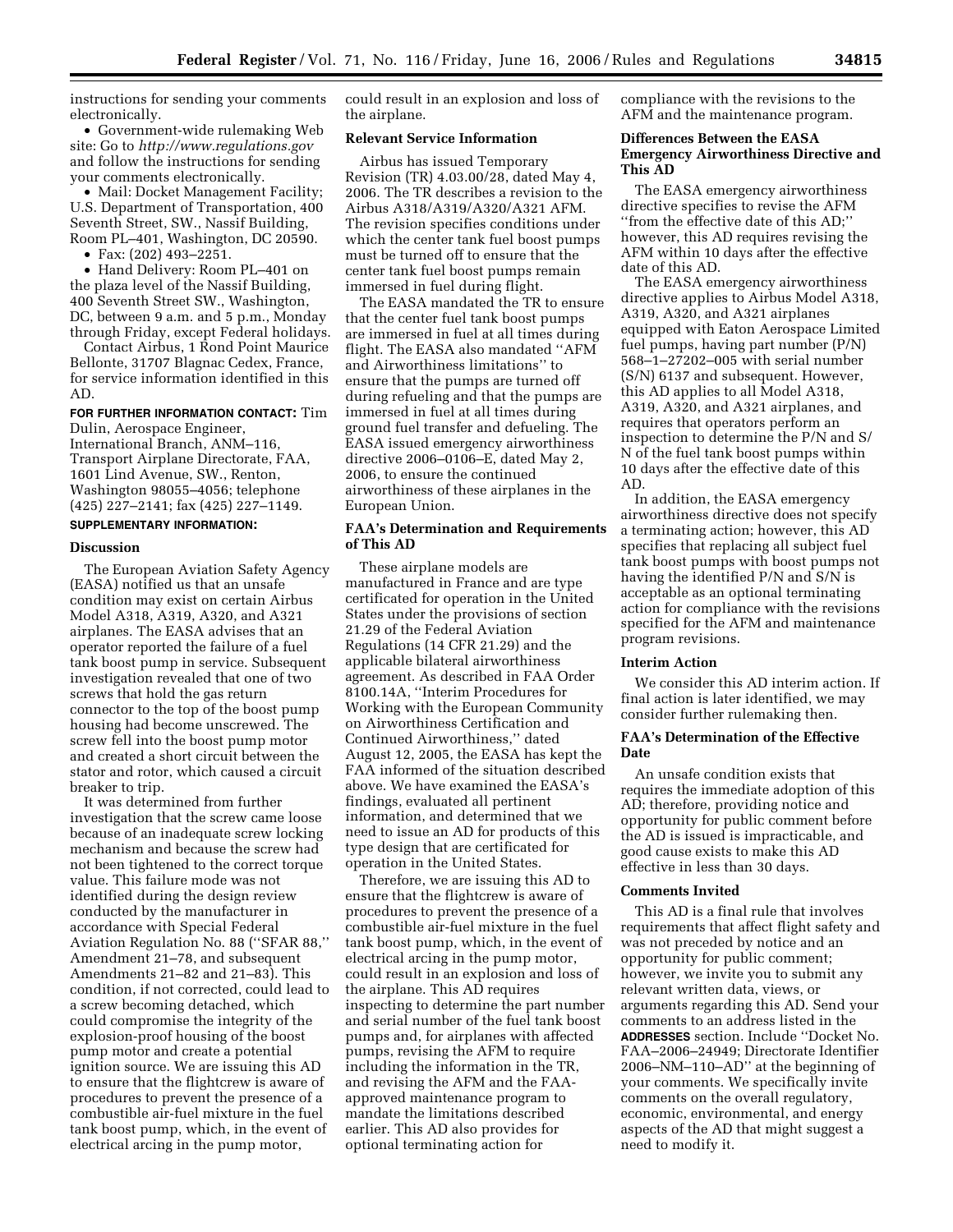We will post all comments we receive, without change, to *http:// dms.dot.gov,* including any personal information you provide. We will also post a report summarizing each substantive verbal contact with FAA personnel concerning this AD. Using the search function of that Web site, anyone can find and read the comments in any of our dockets, including the name of the individual who sent the comment (or signed the comment on behalf of an association, business, labor union, etc.). You may review the DOT's complete Privacy Act Statement in the **Federal Register** published on April 11, 2000 (65 FR 19477–78), or you may visit *http://dms.dot.gov.* 

## **Examining the Docket**

You may examine the AD docket on the Internet at *http://dms.dot.gov,* or in person at the Docket Management Facility office between 9 a.m. and 5 p.m., Monday through Friday, except Federal holidays. The Docket Management Facility office (telephone (800) 647–5227) is located on the plaza level of the Nassif Building at the DOT street address stated in the **ADDRESSES** section. Comments will be available in the AD docket shortly after the Docket Management System receives them.

## **Authority for This Rulemaking**

Title 49 of the United States Code specifies the FAA's authority to issue rules on aviation safety. Subtitle I, Section 106, describes the authority of the FAA Administrator. Subtitle VII, Aviation Programs, describes in more detail the scope of the Agency's authority.

We are issuing this rulemaking under the authority described in Subtitle VII, Part A, Subpart III, Section 44701, ''General requirements.'' Under that section, Congress charges the FAA with promoting safe flight of civil aircraft in air commerce by prescribing regulations for practices, methods, and procedures the Administrator finds necessary for safety in air commerce. This regulation is within the scope of that authority because it addresses an unsafe condition that is likely to exist or develop on products identified in this rulemaking action.

## **Regulatory Findings**

We have determined that this AD will not have federalism implications under Executive Order 13132. This AD will not have a substantial direct effect on the States, on the relationship between the national government and the States, or on the distribution of power and responsibilities among the various levels of government.

For the reasons discussed above, I certify that the regulation:

1. Is not a ''significant regulatory action'' under Executive Order 12866; 2. Is not a ''significant rule'' under the DOT Regulatory Policies and Procedures

(44 FR 11034, February 26, 1979); and 3. Will not have a significant economic impact, positive or negative,

on a substantial number of small entities under the criteria of the Regulatory Flexibility Act.

We prepared a regulatory evaluation of the estimated costs to comply with this AD and placed it in the AD docket. See the **ADDRESSES** section for a location to examine the regulatory evaluation.

## **List of Subjects in 14 CFR Part 39**

Air transportation, Aircraft, Aviation safety, Incorporation by reference, Safety.

#### **Adoption of the Amendment**

■ Accordingly, under the authority delegated to me by the Administrator, the FAA amends 14 CFR part 39 as follows:

# **PART 39—AIRWORTHINESS DIRECTIVES**

■ 1. The authority citation for part 39 continues to read as follows:

**Authority:** 49 U.S.C. 106(g), 40113, 44701.

### **§ 39.13 [Amended]**

■ 2. The Federal Aviation Administration (FAA) amends § 39.13 by adding the following new airworthiness directive (AD):

**2006–12–02 Airbus:** Amendment 39–14626. Docket No. FAA–2006–24949; Directorate Identifier 2006–NM–110–AD.

#### **Effective Date**

(a) This AD becomes effective July 3, 2006.

# **Affected ADs**

(b) None.

# **Applicability**

(c) This AD applies to all Airbus Model A318, A319, A320, and A321 airplanes, certificated in any category.

#### **Unsafe Condition**

(d) This AD results from a report that a fuel tank boost pump failed in service, due to a detached screw of the boost pump housing that created a short circuit between the stator and rotor of the boost pump motor and tripped a circuit breaker. We are issuing this AD to ensure that the flightcrew is aware of procedures to prevent the presence of a combustible air-fuel mixture in the fuel tank boost pump, which, in the event of electrical arcing in the pump motor, could result in an explosion and loss of the airplane.

## **Compliance**

(e) You are responsible for having the actions required by this AD performed within the compliance times specified, unless the actions have already been done.

## **Part and Serial Number Inspection**

(f) Within 10 days after the effective date of this AD, inspect to determine the part number (P/N) and serial number (S/ $\tilde{N}$ ) of each fuel tank boost pump installed in the wing and center fuel tanks. A review of maintenance records may be performed instead of the required inspection if the P/N and S/N of the fuel boost pump can be conclusively determined from that review. For any airplane not equipped with any Eaton Aerospace Limited (formerly FR– HITEMP Limited) fuel pump having P/N 568–1–27202–005 with S/N 6137 and subsequent: No further action is required by this AD for that airplane except as described in paragraph (i) of this AD.

## **Revisions to the Airplane Flight Manual (AFM) and the Maintenance Program**

(g) For airplanes equipped with one or more Eaton Aerospace Limited (formerly FR– HITEMP Limited) fuel boost pumps, having P/N 568–1–27202–005 with S/N 6137 and subsequent: Prior to further flight after accomplishing the inspection required by paragraph (f) of this AD, do the actions specified in paragraphs (g)(1) and (g)(2) of this AD.

(1) Revise the Limitations section of the Airbus A318/A319/A320/A321 AFM and the FAA-approved maintenance program by incorporating the following. This may be accomplished by inserting copies of this AD into the AFM and the maintenance program.

''Apply the following procedure at each fuel loading:

Refueling:

Before refueling, all pumps must be turned off, in order to prevent them from automatically starting during the refueling process.

Ground fuel transfer:

For all aircraft, do not start a fuel transfer from any wing tank, if it contains less than 700 kg (1550 lb) of fuel.

For A318, A319, and A320 aircraft with a center tank, do not start a fuel transfer from the center tank, if it contains less than 2,000 kg (4,500 lb) of fuel.

If a tank has less than the required quantity, it is necessary to add fuel (via a transfer from another tank or refueling) to enable a transfer to take place. Defueling:

For all aircraft, when defueling the wings, do not start the fuel pumps if the fuel quantity in the inner tank (wing tank for A321) is below 700 kg (1,550 lb). If the fuel on the aircraft is not sufficient to achieve the required fuel distribution, then transfer fuel or refuel the aircraft to obtain the required fuel quantity in the wing tank.

For A318, A319, and A320 aircraft with a center tank, when performing a pressure defuel of the center tank, make sure that the center tank contains at least 2,000 kg (4,500 lb) of fuel. If it has less than the required quantity, then transfer fuel to the center tank. Defuel the aircraft normally, and turn OFF the center tank pumps immediately after the FAULT light on the corresponding pushbutton-switch comes on.''